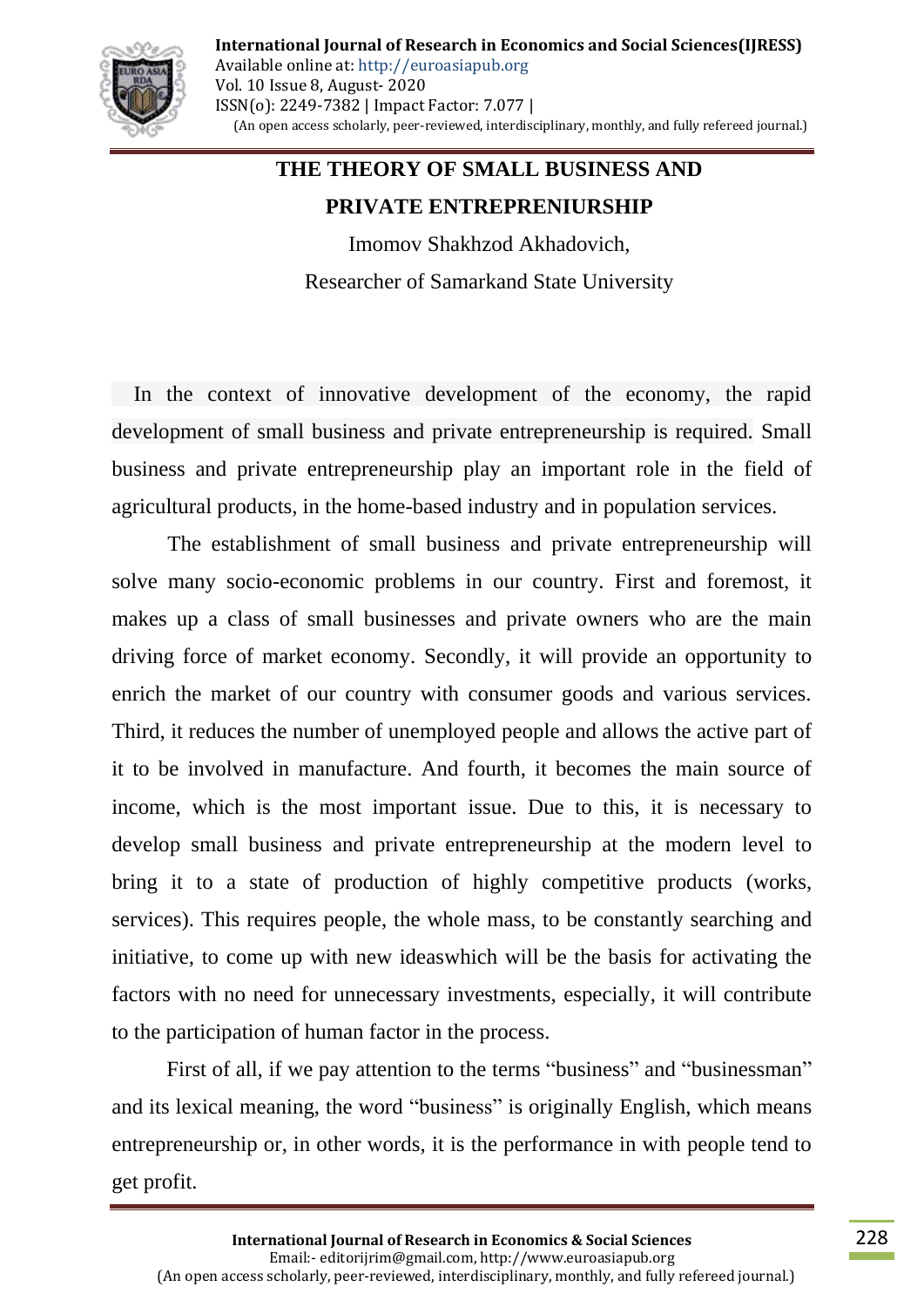

 $\overline{a}$ 

The term "businessman" first appeared in the economy of England in the 18th century meaning "property owner." For example, Adam Smith describes an entrepreneur as a person who owns property and takes economic risks in order to pursue a business idea in purpose of making a profit. The entrepreneur plans his business, organizes production, sells the product and manages the income.<sup>1</sup>

Economists R. Heatherrich and M. Peters consider entrepreneurship as a process and define the social image of the entrepreneur. "Entrepreneurship is the process of creating something worthwhile, and an entrepreneur is a person who spends all the time and effort necessary to do so, assumes all financial, psychological and social risks, and in return receives a reward and is satisfied with the results achieved. And it is stated as: "Entrepreneurship serves as a unique mechanism of employment and structural change in the economy and society. These changes will "contribute to the growth of gross domestic product as a accelerator of economic development."<sup>2</sup>

As an integral part of the economy,small business and private entrepreneurship are directly involved in the production of the country"s GDP. Small business and private entrepreneurship are first and foremost direct economic and social activities.It is reflected below as:

- Participates in GDP production;
- Tangible and intangible goods are formed as producers;
- Fills the country's market with services and allows it to meet demand;
- Provides employment to a part of the country's population;

<sup>&</sup>lt;sup>1</sup>Smith A. An Inquiry Into the Nature and Causes of the Wealth of Nations(Book 1). - M.: «Nauka», 1992. - pages 391-392.

<sup>&</sup>lt;sup>2</sup>HizrichR., Peters M. Entrepreneurship or how to start a business and be successful – M.: «Progress». 1991. - pages 20-25.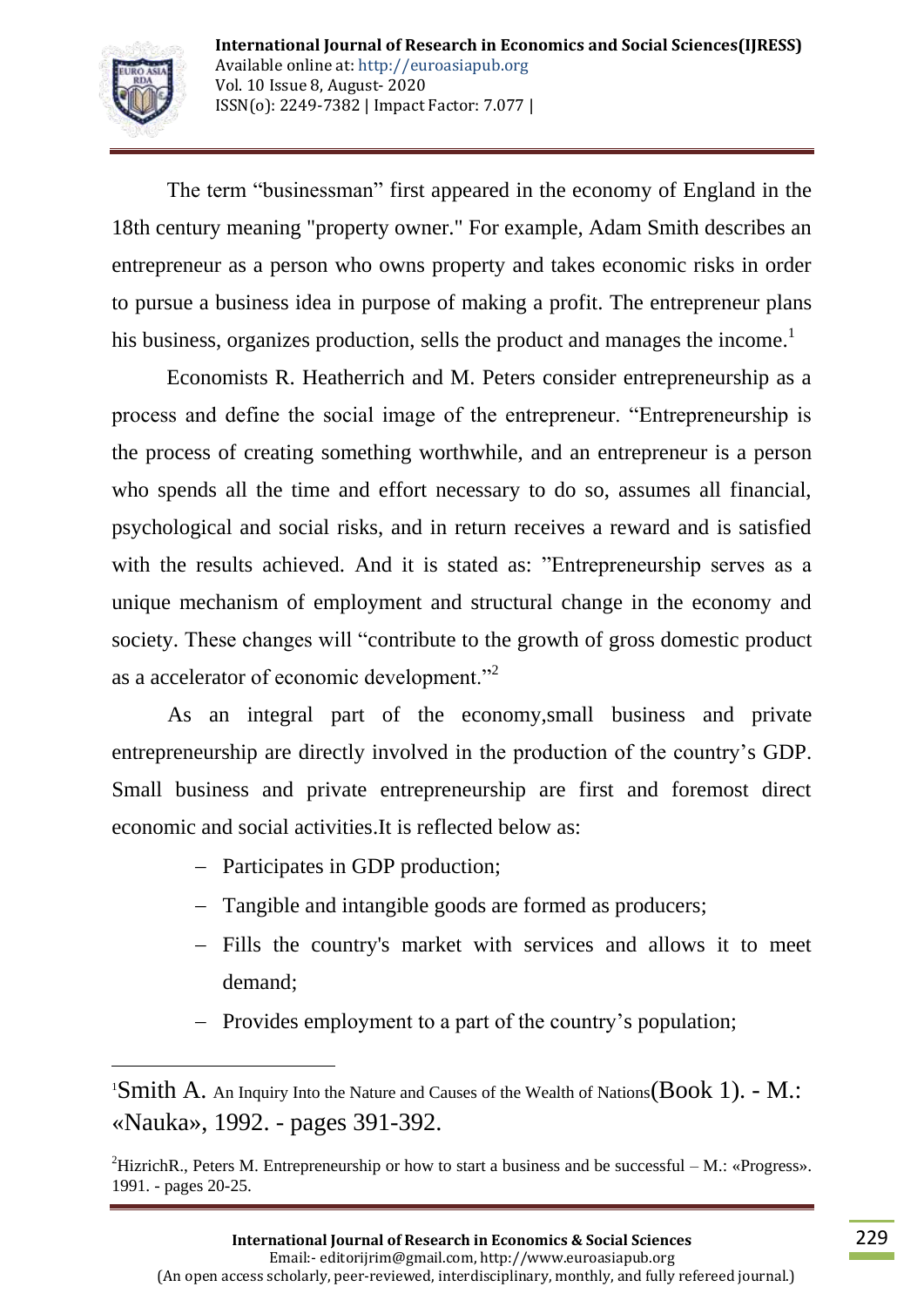

- Creates new jobs at the expense of private entrepreneurs and other non-governmental and public investors;
- Increases the welfare of the population by meeting the demand for goods and services;
- Provides its employees with a monthly salary and the opportunity to support their families and etc.

Maintaining such a complex economic relationship directly requires the rapid development and implementation of small business and private entrepreneurship.

In the current context of economic liberalization, the role of entrepreneurship in the economy and its participation in market relations is expanding to such an extent that it is very difficult to study them. As a result, a comprehensive and detailed study of the activities of businesses in the market structure makes it necessary to classify them correctly.

The contribution of small business and private entrepreneurship to the economy is as follows:

- Contribution to the financial well-being of families:
- Contribution of family members to self-employment;
- Contribution to GDP, home-based industry, agricultural output, construction, trade and services.

Small business and private entrepreneurship are the most important participants in market relations. This is why small business and private entrepreneurship are so important to the national economy.

Private entrepreneurship significantly increases the well-being of families. They adapt to changes in consumer demand faster than anyone else, and can quickly and relatively easily change the nature of their activities in response to fluctuations in the economic situation. They require less resources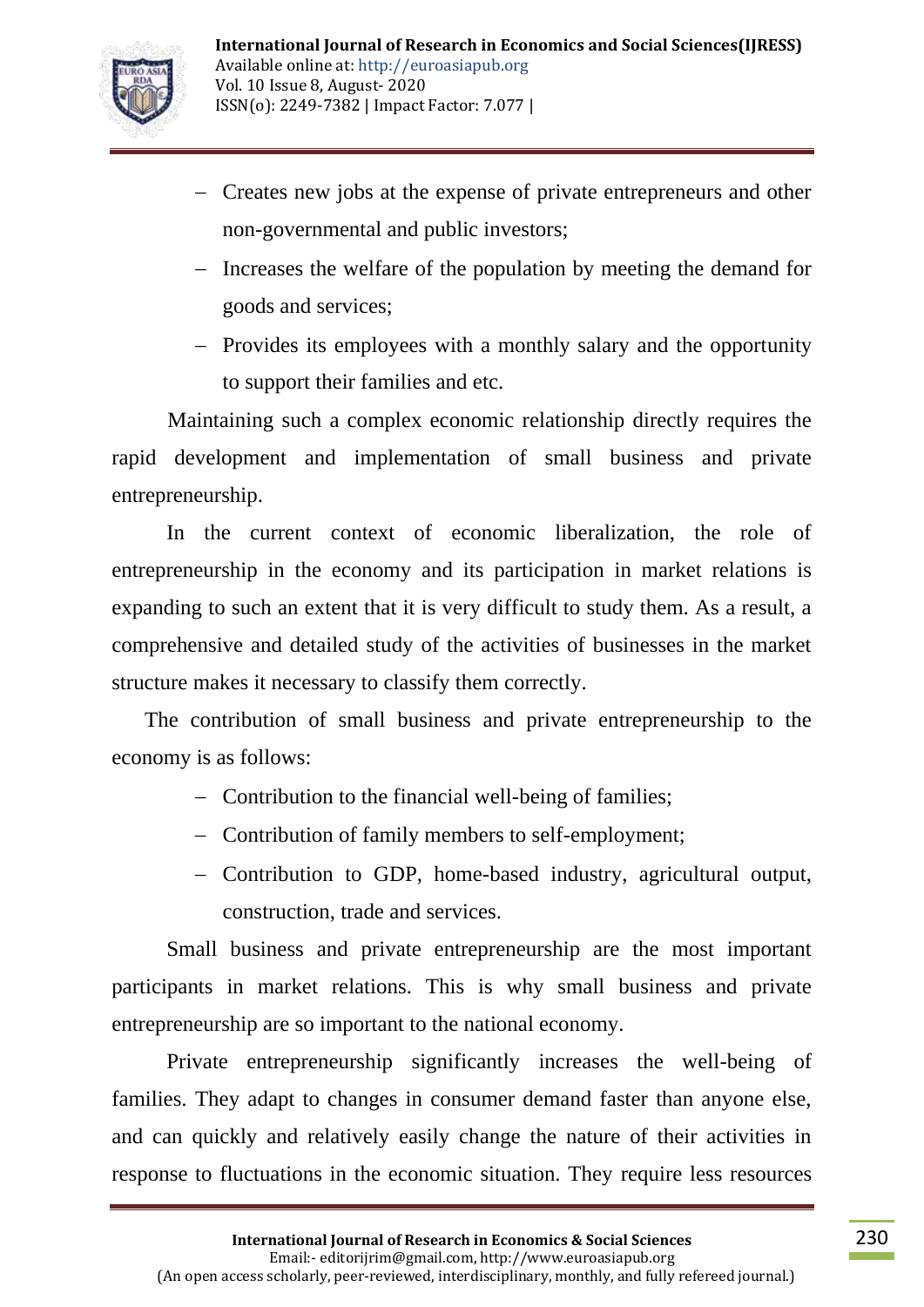

to organize their activities and, in the event of bankruptcy, do not lead to tragic economic consequences for society, they improve the territorial structure of the economy. An entrepreneurial family has the opportunity to find employment and income, to better manage their future, to find a job, to show their abilities and talents.

Small business and private entrepreneurship are the majority of economically active enterprises in the country as a whole. At the same time, small businesses are very successful. It should be noted that this situation is traditional for Uzbekistan, and it can be seen in the historical forms of entrepreneurship related to handicrafts.

Depending on the status, small business and private entrepreneurship, may participate in the business differently. There are direct producers who are self-employed, family contractors, farmers, ranchers, small family firms, handicrafts, home-based and home-based workshops. However, it should be noted that in our opinion, business entities in the Republic also have their own local character in accordance with the requirements of international standards.

We should note that it covers a large number of private enterprises, trade and consumer services. These types of enterprises, along with other enterprises, constitute the types of tangible and intangible services provided to the population. Material services include trade and catering, transportation, communications, household services and housing and communal services. The services provided by private companies lead to satisfaction of various material needs. Private enterprises play a key role in their activities, they maintain the distribution of goods and services from producers to consumers.

It can be concluded that small business and private entrepreneurship are also finding their places in the field of consumer services. Today, the lease and repair of cultural and household equipment, in particular, the repair of clothing,